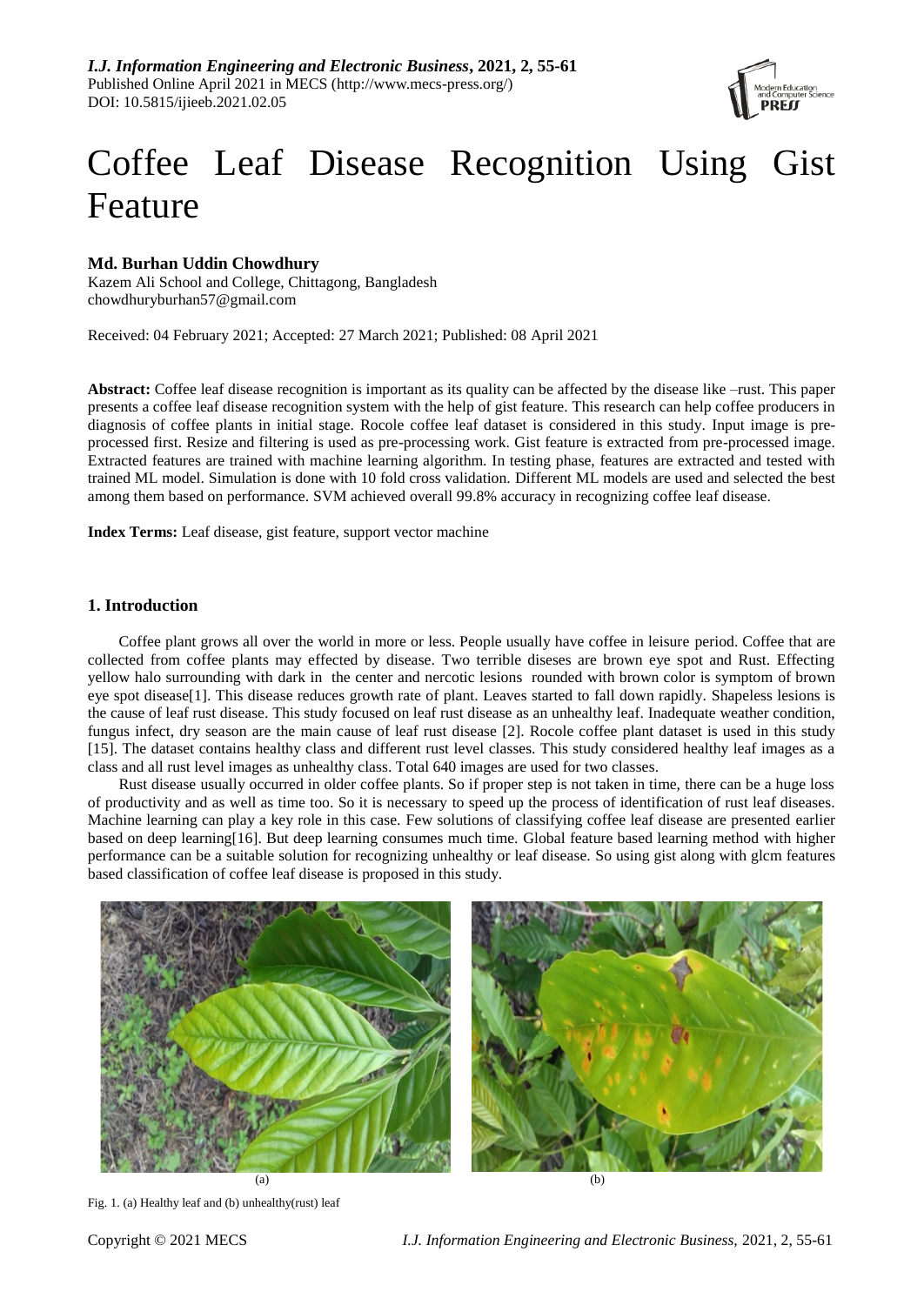Coffee leaf diseases are shapeless. So content based feature is can perform in a good way. In this context gist feature is considered in this research. Gist feature is popular for scene-based classification [13]. Gist feature with different dimensions is tested. Proposed system recognizes leaf rust disease and healthy leaf based on gist feature. SVM is used as a classifier.

## **2. Related Work**

Deep learning has become very popular for classifying objects. Fuentes proposed CNN based method to recognize tomato disease [3]. It includes Faster R-CNN, R-FCN and single shot multi-box detector (SSD).This formation is named as "deep learning meta-architectures". Each component of the meta-architectures is combined with deep feature extractors like ResNet or VGG net. Expert system based on fuzzy logic and decision tree is used by Suhartono [4]. Symptoms and disease information is gathered from a human expert. Then rules are set based on the information collected from expert and decision tree is used for classification. Image processing based leaf disease detection method is developed by S.D.A [5]. A robot takes decision to apply pesticide to the leaf. The agri-robo detects disease and spray pesticides to the plants so as to provide protection from disease. The robot also keep monitors the crops.

A method to recognize fungal disease effected leaves is presented by Pujari [6]. The method uses radon transform and SVM. It first identifies whether a cereal is normal or fungal affected. K- means segmentation is used to segment fungal area. After identification, the fungal area is the classified by SVM. Segmentation of the infected area and then classification is done by Gutte [7]. Segmentation is accomplished by k-means clustering and Support vector machine is used for classification. Color, shape and texture features are extracted from the segmented area. Arivazhago presented a system that uses CCM to extract features from native plants [8]. Green pixels are removed followed by thresholding from input image. Then features are extracted from the segmented image .Color and texture features are selected by CCM. Finally SVM is used to classify plants leaf.

Dheeb proposed a framework to detect and classification of leaf diseases [9]. K means techniques is used for segmentation. HIS color space is considered. Color properties collected as feature and neural network classifier is applied as classifier. Premalatha and Valarmathy proposed system that used both spatial FCM to segment& PNN (Probabilistic neural network) classifiers to identify cotton plant disease [10]. After applying median filter to the input image. Spatial FCM clustering method is applied to segment the filtered image. PNN classifies with color and texture features. Haiguang presented a method which extracts color, shape and texture to classify grapes leaf [11]. K measn clustering is used for segmenting image. Principle component analysis( PCA) is employed to reduce feature dimension Features are color, shape, texture. . Finally neural network is applied for classification task.

S. Phadikar J. Sil, presented a work to detect rice diseases- leaf brown spot disease and the leaf blast disease. Detection was based on the changes of morphological structure of plants. Classification task performed by Bayes and SVM which provides 68.1% and 79.5% accuracy on test images respectively [12]. Megha and Malavika developed a model to classfy tomato leaf disease[17]. Late Blight Disease is considered by them. Thresholding algorithm is proposed by them to classify a leaf as healthy or infected. . K -means clustering algorithm was used to analyze late blight disease. The. Tomato leaf was collected from various plantations.Identification of ornamental plant from its leaf was developed by Kohei [18]. The system utilizes shape and color features. Dyadic Wavelet Transformation Zernike Complex Moment are used for descripting shape and HSV for color descriptions. A recognition system to classify botanical species from image of leaf is developed by Heba and Ashraf [19]. Flavia and swedish dataset were used in their study. The system uses a combined result of different order statistics based measures.

#### **3. Methodology**

Acquisiton of image is the first stage of a recognition system. For training, a number dataset is supplied as input. Each image is resized and then filtered to remove noise. Filtering causes smoothing of image.It also enhances the qulity of an image. An image may have various effects. So removing of noise makes the image better for further processing. Then comes feature extraction phase. Gist feature is considered in this study. Gist classifies an image as a scene. Dataset have images with background also. For this purpose gist feature is well suitable. So, gist feature is extracted from images. Gist can provides feature in various dimensions. Different dimensional features are extracted. Then Extracted features are sent for training. After completion of training, a trained model is stored which is going to be used for testing. In testing phase, test image is taken and processed for pre-processing. The test image is then resized and filtered. Filtering is for removing noises from image. Then gist feature is extracted. Extracted feature matrix is forwarded to the trained model. The model classifies the test image and shows class label.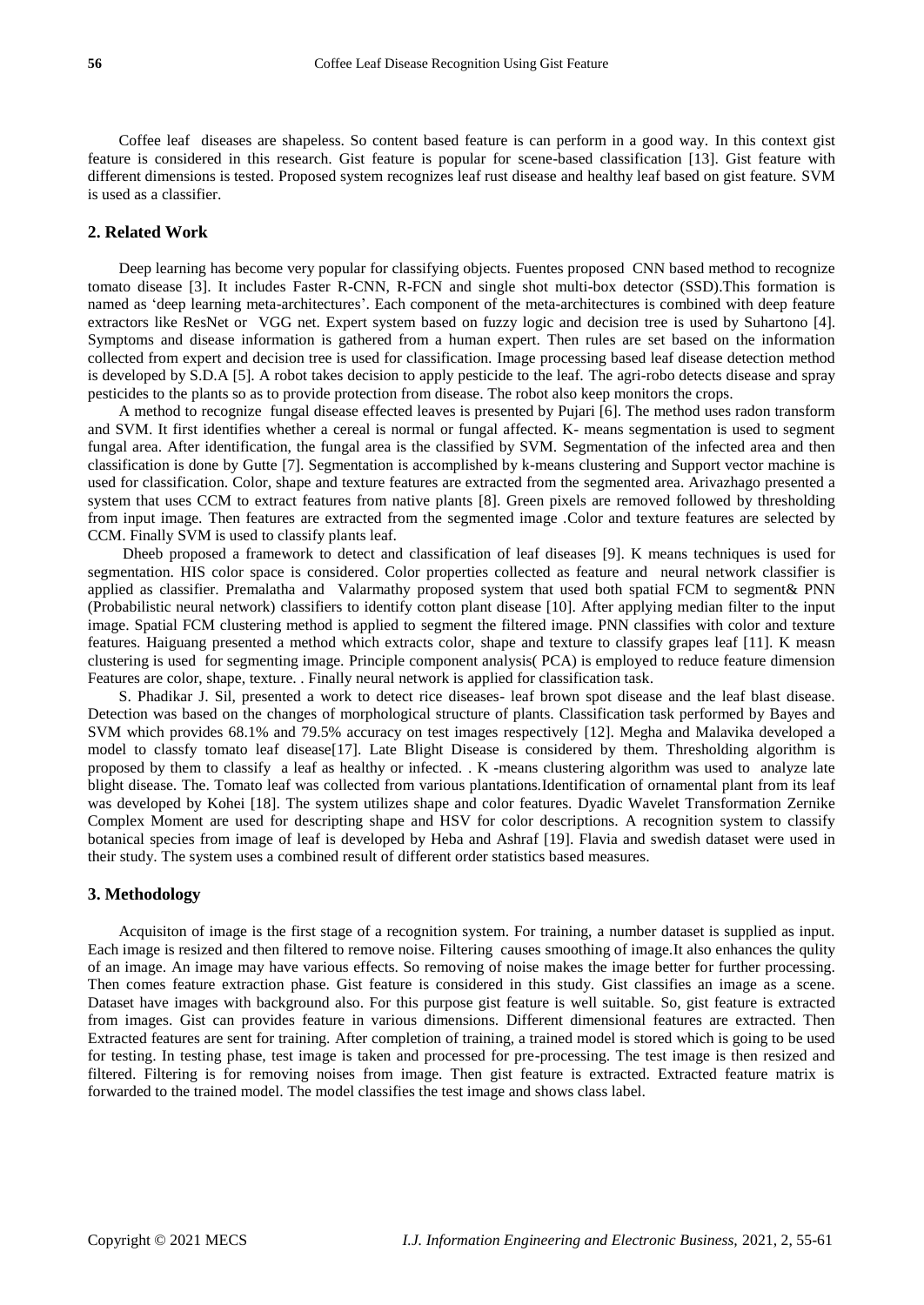

Fig. 2. Block diagram of proposed system

# **4. Gist Feature**

The GIST descriptor can describes scene with low dimensional feature matrix. It is also proved that gist descriptor performs good in scene classification [13]. Use of Gist descriptors in applications such as web-scale image search have been proven beneficial in a large variety [14]. Gist descriptors are designed for matching human thoughts with respect to different features of images. Gist descriptor basically provides spatial structure of a scene. Gist is a collection of perceptual dimension.

Gist features can be extracted with different dimensional feature vector. This study focused on extracting gist descriptor in two different dimensions. 128 dimensional and 256 dimensional feature vectors are extracted in this research. These two different dimensional feature vectors trained and tested individually. Both feature dimensions performed approximately equal.



Fig.3. Gist feature visualization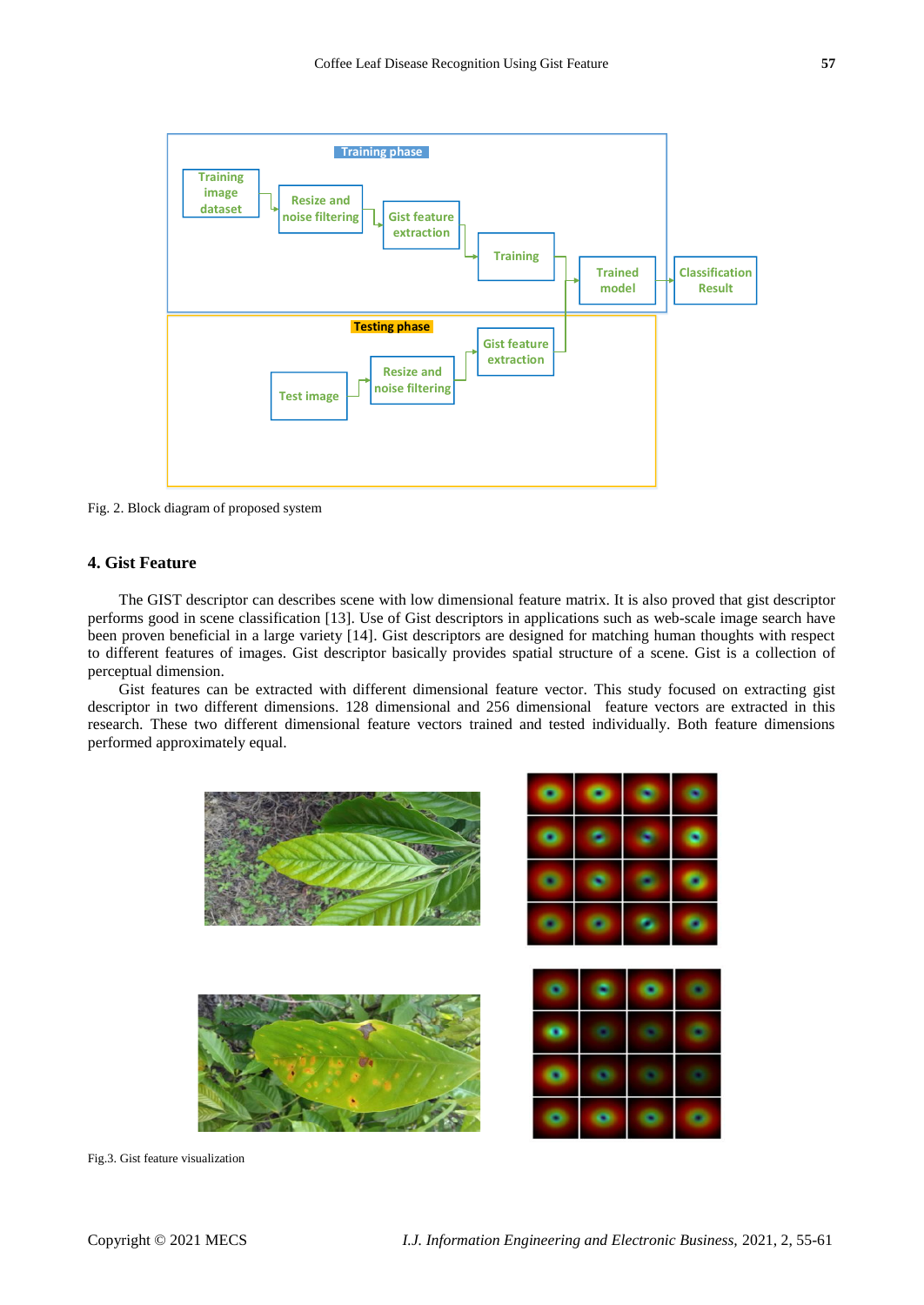## **5. Performance Analysis**

Confusion matrix and receiver operating characteristic (ROC) curve are usually used to analyze the performance of a classifier. Confusion matrix plots the true positive rate against false positive rate. Table 1 shows the classification result of different classifier with different dimensions. SVM shows better result in compared with others. In both dimension, results are same by the classifier, though adaboost performed slightly different.

Table 1. Result of different classifiers with different dimensions

|                   | Accuracy rate $(\% )$     |                    |  |
|-------------------|---------------------------|--------------------|--|
| <b>Classifier</b> | <b>Dimension size=128</b> | Dimension size=256 |  |
| <b>SVM</b>        | 99.8                      | 99.8               |  |
| Adaboost          | 96.9                      | 97.0               |  |
| Na ive Bayes      | 73.3                      | 73.3               |  |
| <b>KNN</b>        | 75.8                      | 75.8               |  |

10 fold cross validation process completes training. One set was used for testing and the remaining for training until 10 iterations. The confusion matrix achieved by SVM classifier is shown in fig. 4. Confusion matrix is basically the summary of prediction. It helps to analyze the types of errors and also correct classifications.



Fig.4. Confusion matrix of SVM classifier

ROC is a graphical illustration that presents true positive rate vs false positive rate. The AUC (Area under curve) for each class is equal to 1 which is notable. ROC curve for each class is presented in fig. 5 and fig. 6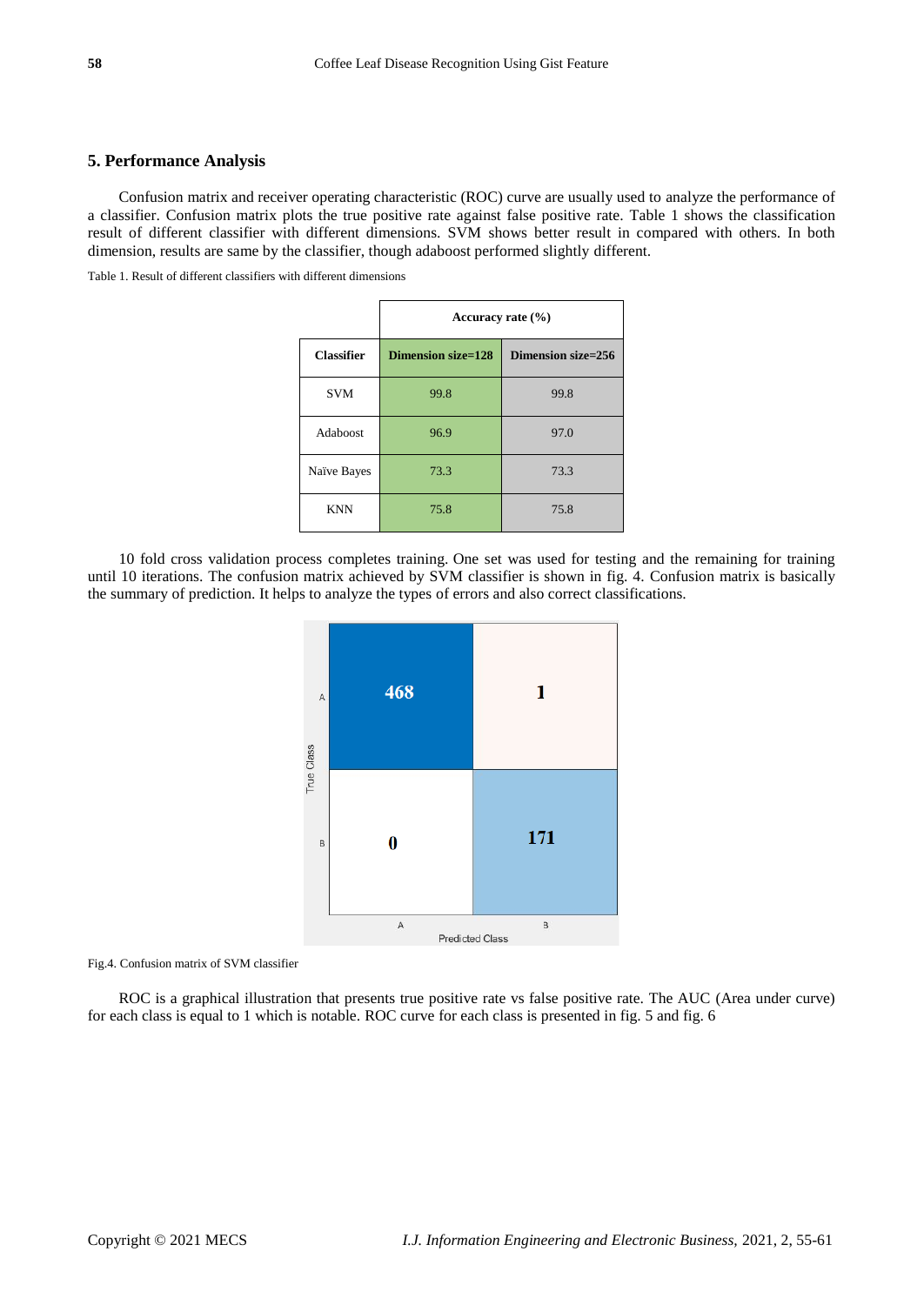

AUC =  $1.00$ 

ROC curve Area under curve (AUC)

Current classifier

 $0.8$ 

 $\overline{\mathbf{1}}$ 

Fig.5. ROC curve of healthy class



 $0.2$ 

 $\mathbf{0}$ 

 $\circ$ 

 $0.2$ 

Classification result shows precision, recall and f1 measure for each class. Table 2 displays the result of classification report. It also helps to understand and analyze the performance of a classifier.

 $0.4$ 

 $0.6$ 

False positive rate

|  |  | Table 2. Classification result of SVM |
|--|--|---------------------------------------|
|--|--|---------------------------------------|

|                               | precision $(\% )$ | recall $(\% )$ | f1-score $(\% )$ |
|-------------------------------|-------------------|----------------|------------------|
| <b>Healthy</b>                | 100               | 99.7           | 99.8             |
| <b>Unhealthy/Rust disease</b> | 99.4              | 100            | 99.6             |
| Accuracy                      |                   |                | 99.8             |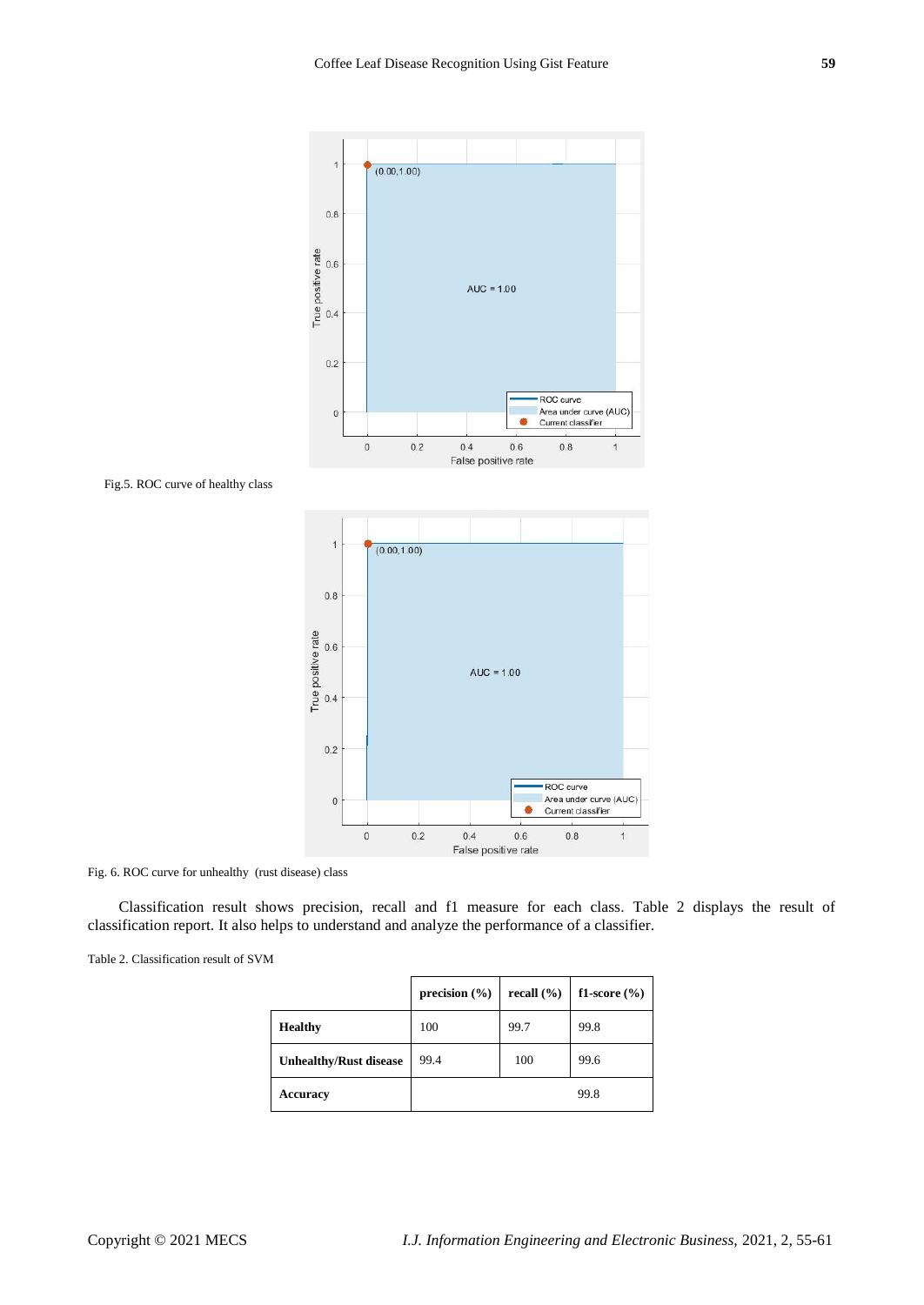## **6. Conclusion**

The work presents gist feature based classification of coffee leaf, which can help coffee producers to maintain coffee plants more safely. Also early detection of leaf disease can lead to better treatment and recovery of plants leaf. This paper also helps to investigate the strength of gist feature. Different dimensional feature vectors are also analyzed in this work. Performances is also satisfactory and acceptable. Proposed system is simulated on two different dimensional feature vector and the result is appreciable. Proposed systems shows a good performance. In future, we aim to different pre-processing and post-processing of image. Moreover, new kind of features will be tried out to explore, include more diseases and compared them with others

### **References**

- [1] Pereira, Cassiano Spaziani, Rubens José Guimarães, Edson Ampélio Pozza, and Adriano Alves da Silva. (2008). "Controle de Cercosporiose e da Ferrugem do Cafeeiro com Extrato Etanólico de Própolis" Ceres 55(5): 369-376.
- [2] Kushalappa, A.C., M.Akutsu, S.H. Oseguera, G.M.Chaves et al. (1984). "Equations for Predicting the Rate of Coffee Rust Development Based on Net Survival Ratio for Monocyclic Process of Hemileia Vastatrix [Coffea Arabica]." Fitopatologia Brasileira (Brazil)
- [3] Fuentes, Alvaro, Sook Yoon, Sang Cheol Kim, Dong Sun Park. (2017). "A Robust Deep-Learning-Based Detector for Real-Time Tomato Plant Diseases and Pests Recognition". Sensors, 17(9), 1-21.
- [4] Suhartono, Derwin, Wahyu Aditya, Miranty Lestari, and Muhamad Yasin. (2013). "Expert System in Detecting Coffee Plant Diseases." International Journal of Electrical Energy 1 (3): 156–162..
- [5] S. D. A, G. A. G, C. P. A, and K. P. L, " Intelligent autonomous farming robot with plant disease detection using image processing," International Journal of Advanced Research in Computer and Communication Engineering, vol. 5, no. 4, pp. 1012–1016, 2016
- [6] J. D. Pujari, R. Yakkundimath, and A. S. Byadgi, "Detection and classification of fungal disease with radon transform and support vector machine affected on cereals," Int. J. of Computational Vision and Robotics, vol. 4, pp. 261–280, 2014.
- [7] Gutte, Vitthal S., Maharudra A.Gitte. (2018). "A Survey on Recognition of Plant Disease with Help of Algorithm". International Journal of Engineering Science and Computing, 6(6), 7100-7102.
- [8] Selvaraj, Arivazhagan & Shebiah, Newlin & Ananthi, S. & Varthini, S.. (2013) , "Detection of unhealthy region of plant leaves and classification of plant leaf diseases using texture features", Agricultural Engineering International: CIGR Journal. 15. 211- 217
- [9] Dheeb Albashish & Malik Braik & Sulieman Bani-Ahmad (2011). A framework for detection and classification of plant leaf and stem diseases. 113 - 118. 10.1109/ICSIP.2010.5697452.
- [10] V. Premalatha, S. Valarmathy and M. G. Sumithra, "Disease Identification in Cotton Plants Using Spatial FCM & PNN Classifier", vol. 3, no. 4, (2015).
- [11] H. Wang, G. Li, Z. Ma and X. Li, "Image Recognition of Plant Diseases Based on Back propagation Networks", IEEE, (2015)
- [12] S. Phadikar, J. Sil and A. K. Das, "Classification of Rice Leaf Diseases Based on morphological Changes", Breeding Science, (2008), pp. 93-96.
- [13] A. Oliva and A. Torralba, "Modeling the shape of the scene: A holistic representation of the spatial envelope," Int. J. Comput. Vision, vol. 42, pp. 145–175, May 2001.
- [14] Douze, M., Jegou, H., Sandhawalia, H., Amsaleg, L., and Schmid, C. (2009). Evaluation of gist descriptors for web-scale image search. In Proceedings of the ACM International Conference on Image and Video Retrieval, CIVR "09, pages 19:1–19:8, New York, NY, USA. ACM
- [15] Parraga-Alava, Jorge; Cusme, Kevin; Loor, Angélica; Santander, Esneider (2019), "RoCoLe: A robusta coffee leaf images dataset ", Mendeley Data, V2, doi: 10.17632/c5yvn32dzg.2
- [16] A. P. Marcos, N. L. Silva Rodovalho and A. R. Backes, "Coffee Leaf Rust Detection Using Convolutional Neural Network," 2019 XV Workshop de Visão Computacional (WVC), São Bernardo do Campo, Brazil, 2019, pp. 38-42, doi: 10.1109/WVC.2019.8876931.
- [17] Megha P Arakeri, Malavika Arun, Padmini R K,"Analysis of Late Blight Disease in Tomato Leaf Using Image Processing Techniques", International Journal of Engineering and Manufacturing(IJEM), Vol.5, No.4, pp.12-22, 2015.DOI: 10.5815/ijem.2015.04.02
- [18] Kohei Arai, Indra Nugraha Abdullah, Hiroshi Okumura"Image Identification Based on Shape and Color Descriptors and Its Application to Ornamental Leaf", IJIGSP, vol.5, no.10, pp.1-8, 2013.DOI: 10.5815/ijigsp.2013.10.01
- [19] Heba F. Eid, Ashraf Darwish, "Variant-Order Statistics based Model for Real-Time Plant Species Recognition", International Journal of Information Technology and Computer Science (IJITCS), Vol.9, No.9, pp. 77-84, 2017. DOI: 10.5815/ijitcs.2017.09.08